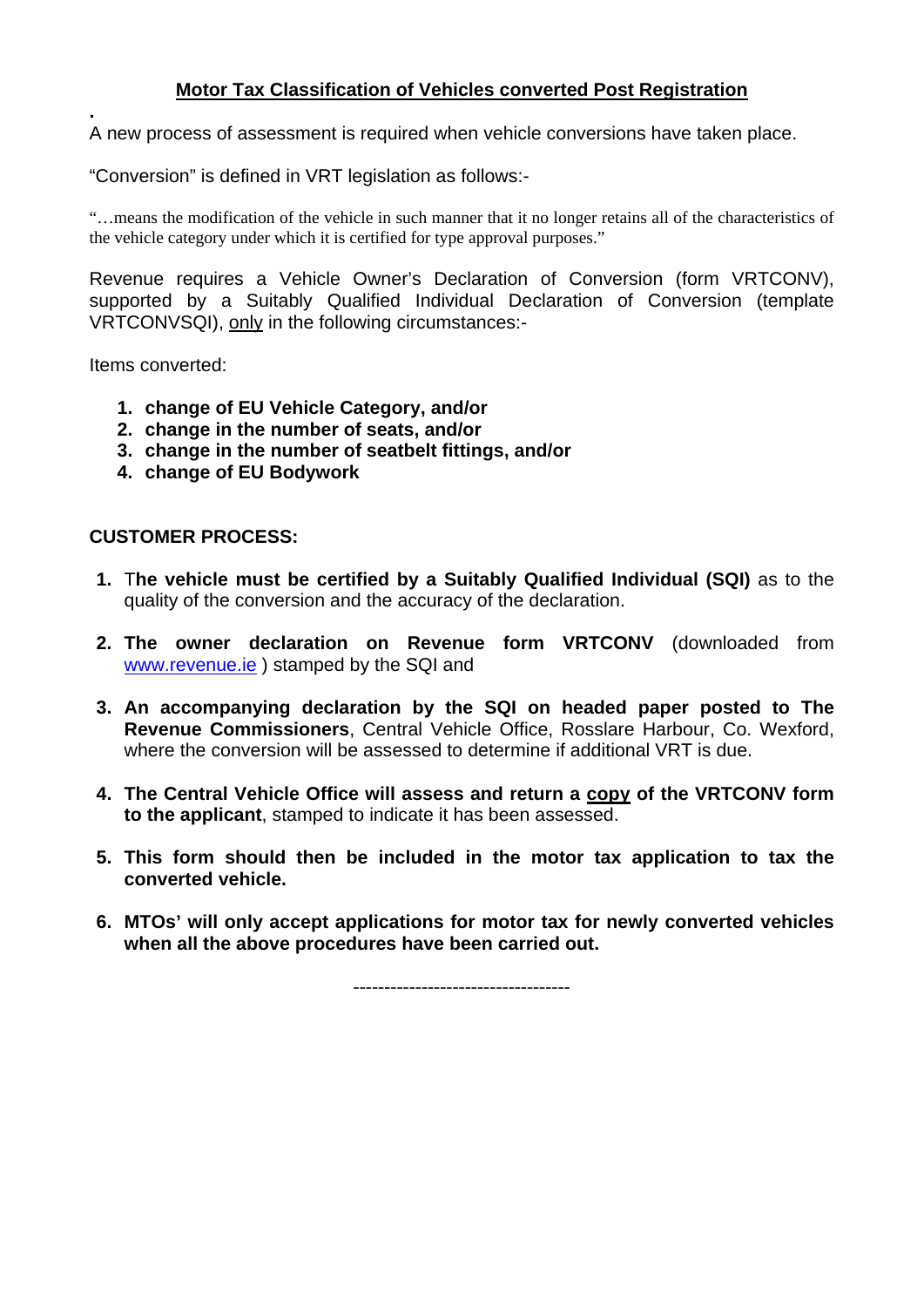# **Vehicle Owner's Declaration of Conversion**

**CONVERSION OF A REGISTERED VEHICLE, I.E. ONE WITH AN IRISH REGISTRATION NUMBER: -** A vehicle owner, to declare the conversion of a registered vehicle, i.e. one with an Irish registration number, must **post** this Declaration of Conversion, together with the related Suitably Qualified Individual declaration, and other supporting documents (**please see Notes**), to FREEPOST, Central Vehicle Office, Revenue Commissioners, Rosslare Harbour, Co. Wexford.

| <b>VEHICLE DETAILS</b>                                                                                                                                                                                                                                                                                                                                                                                                                                                                                                                                                                                                                                                                                                                                                                        |          |                  |                   |  |  |  |  |
|-----------------------------------------------------------------------------------------------------------------------------------------------------------------------------------------------------------------------------------------------------------------------------------------------------------------------------------------------------------------------------------------------------------------------------------------------------------------------------------------------------------------------------------------------------------------------------------------------------------------------------------------------------------------------------------------------------------------------------------------------------------------------------------------------|----------|------------------|-------------------|--|--|--|--|
| <b>VIN</b>                                                                                                                                                                                                                                                                                                                                                                                                                                                                                                                                                                                                                                                                                                                                                                                    |          |                  |                   |  |  |  |  |
| CO <sub>2</sub><br><b>REGISTRATION NUMBER</b><br>g/km                                                                                                                                                                                                                                                                                                                                                                                                                                                                                                                                                                                                                                                                                                                                         |          |                  |                   |  |  |  |  |
|                                                                                                                                                                                                                                                                                                                                                                                                                                                                                                                                                                                                                                                                                                                                                                                               |          |                  |                   |  |  |  |  |
|                                                                                                                                                                                                                                                                                                                                                                                                                                                                                                                                                                                                                                                                                                                                                                                               |          |                  |                   |  |  |  |  |
|                                                                                                                                                                                                                                                                                                                                                                                                                                                                                                                                                                                                                                                                                                                                                                                               |          |                  |                   |  |  |  |  |
| NB:- A list of the invoices/receipts, showing dates and amounts must be attached.                                                                                                                                                                                                                                                                                                                                                                                                                                                                                                                                                                                                                                                                                                             |          |                  |                   |  |  |  |  |
| <b>Conversion Details</b>                                                                                                                                                                                                                                                                                                                                                                                                                                                                                                                                                                                                                                                                                                                                                                     |          |                  |                   |  |  |  |  |
| <b>Characteristics</b>                                                                                                                                                                                                                                                                                                                                                                                                                                                                                                                                                                                                                                                                                                                                                                        | Original | <b>Converted</b> |                   |  |  |  |  |
| <b>EU Vehicle Category</b>                                                                                                                                                                                                                                                                                                                                                                                                                                                                                                                                                                                                                                                                                                                                                                    |          |                  | <b>Official</b>   |  |  |  |  |
| No. of seats                                                                                                                                                                                                                                                                                                                                                                                                                                                                                                                                                                                                                                                                                                                                                                                  |          |                  | stamp             |  |  |  |  |
| No. of seatbelt fittings                                                                                                                                                                                                                                                                                                                                                                                                                                                                                                                                                                                                                                                                                                                                                                      |          |                  | of the            |  |  |  |  |
| <b>EU Bodywork</b>                                                                                                                                                                                                                                                                                                                                                                                                                                                                                                                                                                                                                                                                                                                                                                            |          |                  |                   |  |  |  |  |
| Mass in service                                                                                                                                                                                                                                                                                                                                                                                                                                                                                                                                                                                                                                                                                                                                                                               |          |                  | <b>Suitably</b>   |  |  |  |  |
| No. of doors                                                                                                                                                                                                                                                                                                                                                                                                                                                                                                                                                                                                                                                                                                                                                                                  |          |                  | <b>Qualified</b>  |  |  |  |  |
| No. of windows                                                                                                                                                                                                                                                                                                                                                                                                                                                                                                                                                                                                                                                                                                                                                                                |          |                  | <b>Individual</b> |  |  |  |  |
| <b>Technically Permissible</b><br>Maximum Laden Mass                                                                                                                                                                                                                                                                                                                                                                                                                                                                                                                                                                                                                                                                                                                                          |          |                  |                   |  |  |  |  |
|                                                                                                                                                                                                                                                                                                                                                                                                                                                                                                                                                                                                                                                                                                                                                                                               |          |                  |                   |  |  |  |  |
| <b>Declaration</b><br>I hereby declare that<br>the above conversions for this vehicle have been carried out by a competent person<br>the converted vehicle adheres to standards for use on a public road as set by the Road Traffic (Construction,<br>$\bullet$<br>Equipment and Use of Vehicles) Regulations, (Statutory Instrument No. 190 of 1963)<br>the conversions have been certified by a Suitably Qualified Individual and that certificate, duly stamped, is attached<br>٠<br>to this declaration<br>this document has been stamped by that Suitably Qualified Individual<br>٠<br>I accept that it is ultimately my responsibility to ensure that this vehicle, as converted, complies with the<br>$\bullet$<br>requirements of Road Traffic law and is correctly certified as such |          |                  |                   |  |  |  |  |
|                                                                                                                                                                                                                                                                                                                                                                                                                                                                                                                                                                                                                                                                                                                                                                                               |          |                  |                   |  |  |  |  |
|                                                                                                                                                                                                                                                                                                                                                                                                                                                                                                                                                                                                                                                                                                                                                                                               |          |                  |                   |  |  |  |  |
|                                                                                                                                                                                                                                                                                                                                                                                                                                                                                                                                                                                                                                                                                                                                                                                               |          |                  |                   |  |  |  |  |
|                                                                                                                                                                                                                                                                                                                                                                                                                                                                                                                                                                                                                                                                                                                                                                                               |          |                  |                   |  |  |  |  |
| WARNING. A PERSON WHO IS KNOWINGLY CONCERNED IN THE EVASION OR THE TAKING OF STEPS FOR<br>THE PURPOSES OF EVASION, BY HIMSELF OR ANOTHER, OF VRT, SHALL BE GUILTY OF AN OFFENCE<br>PUNISHABLE ON CONVICTION WITH FINES AND IMPRISONMENT                                                                                                                                                                                                                                                                                                                                                                                                                                                                                                                                                       |          |                  |                   |  |  |  |  |
| Form VRTCONV April 2012                                                                                                                                                                                                                                                                                                                                                                                                                                                                                                                                                                                                                                                                                                                                                                       |          |                  |                   |  |  |  |  |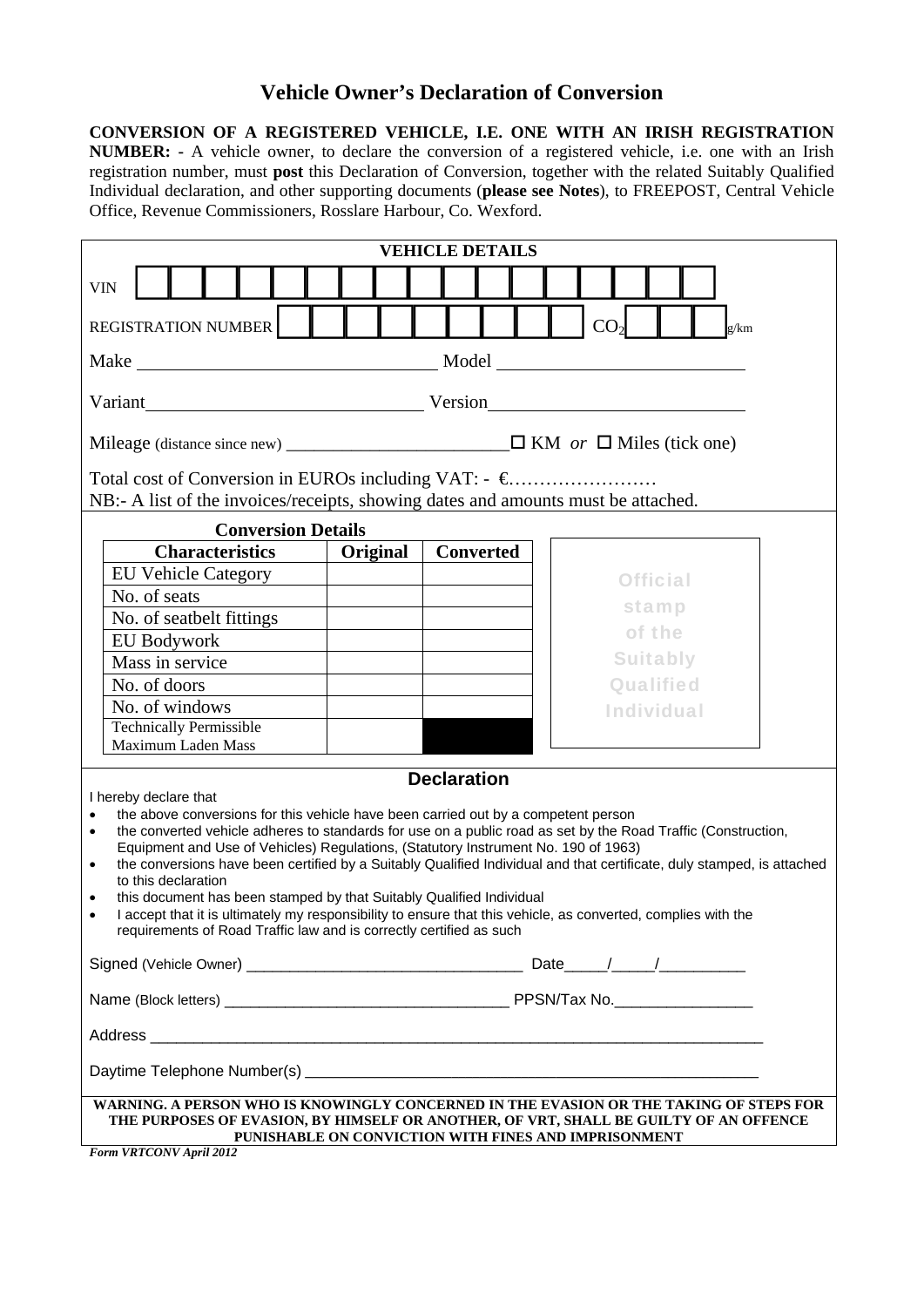## *Notes:*

## "**Conversion**" is defined in VRT legislation as follows:-

*"…means the modification of the vehicle in such manner that it no longer retains all of the characteristics of the vehicle category under which it is certified for type approval purposes."* 

A declaration of conversion is required only in the following circumstances:-

- change of EU Vehicle Category, and/or
- change in the number of seats, and/or
- change in the number of seatbelt fittings, and/or
- change of EU Bodywork

A **Suitably Qualified Individual** (SQI) must have the appropriate facilities and equipment to conduct the examination and complete the certification. A SQI must have:-

- an Engineering/Technical Qualification (Level 7 or higher accredited courses<sup>1</sup>) or appropriate accreditation with Engineers Ireland<sup>2</sup> or the Institute of Automotive Engineer Assessors<sup>3</sup>
- a minimum of 5 years experience of working in a suitable technical environment (preferably Automotive or Engineering Environment)
- access to adequate facilities to carry out a thorough vehicle examination, and
- appropriate professional indemnity insurance,

**or**:- must be a National Standards Authority of Ireland approved facility (Approved Test Centre).

# **HOW TO GET A SUITABLY QUALIFIED INDIVIDUAL**

Contact details for SQI's may be available in your local business directory or you can contact one of the professional associations such as the Institute of Automotive Engineer Assessors . The Society of the Irish Motor Industry (SIMI) or 01-6761690 may also be able to help if you are having difficulties finding an SQI.

# **Vehicle Categories**

The European Commission adopted Regulation (EU) No. 678/2011 on 14th July 2011. This regulation replaces Annex II of Directive 2007/46/EC. Declarants should familiarise themselves with the general definitions, criteria for vehicle categorisation, vehicle types and types of bodywork set out in the Annex to the Regulation.

- Category M1:- vehicle is a vehicle designed and constructed for the carriage of passengers and comprising no more than eight seating positions in addition to the driver's seating position.
- Category M2:- vehicle is a vehicle designed and constructed for the carriage of passengers, comprising more than eight seating positions in addition to the driver's seating position, and having a maximum mass not exceeding 5 tonnes.
- Category M3:- vehicle is a vehicle designed and constructed for the carriage of passengers, comprising more than eight seating positions in addition to the driver's seating position, and having a maximum mass exceeding 5 tonnes.
- Category N1:- vehicle is a vehicle designed and constructed for the carriage of goods and having a maximum mass not exceeding 3.5 tonnes.
- Category N2:- vehicle is a vehicle designed and constructed for the carriage of goods and having a maximum mass exceeding 3.5 tonnes but not exceeding 12 tonnes.
- Category N3 vehicle is a vehicle designed and constructed for the carriage of goods and having a maximum mass exceeding 12 tonnes.

 $\overline{a}$ 

<sup>1</sup> See Engineers Ireland, Accredited Courses;

<sup>2</sup> Chartered or Associate Engineer

<sup>&</sup>lt;sup>3</sup> Member or Incorporated Member.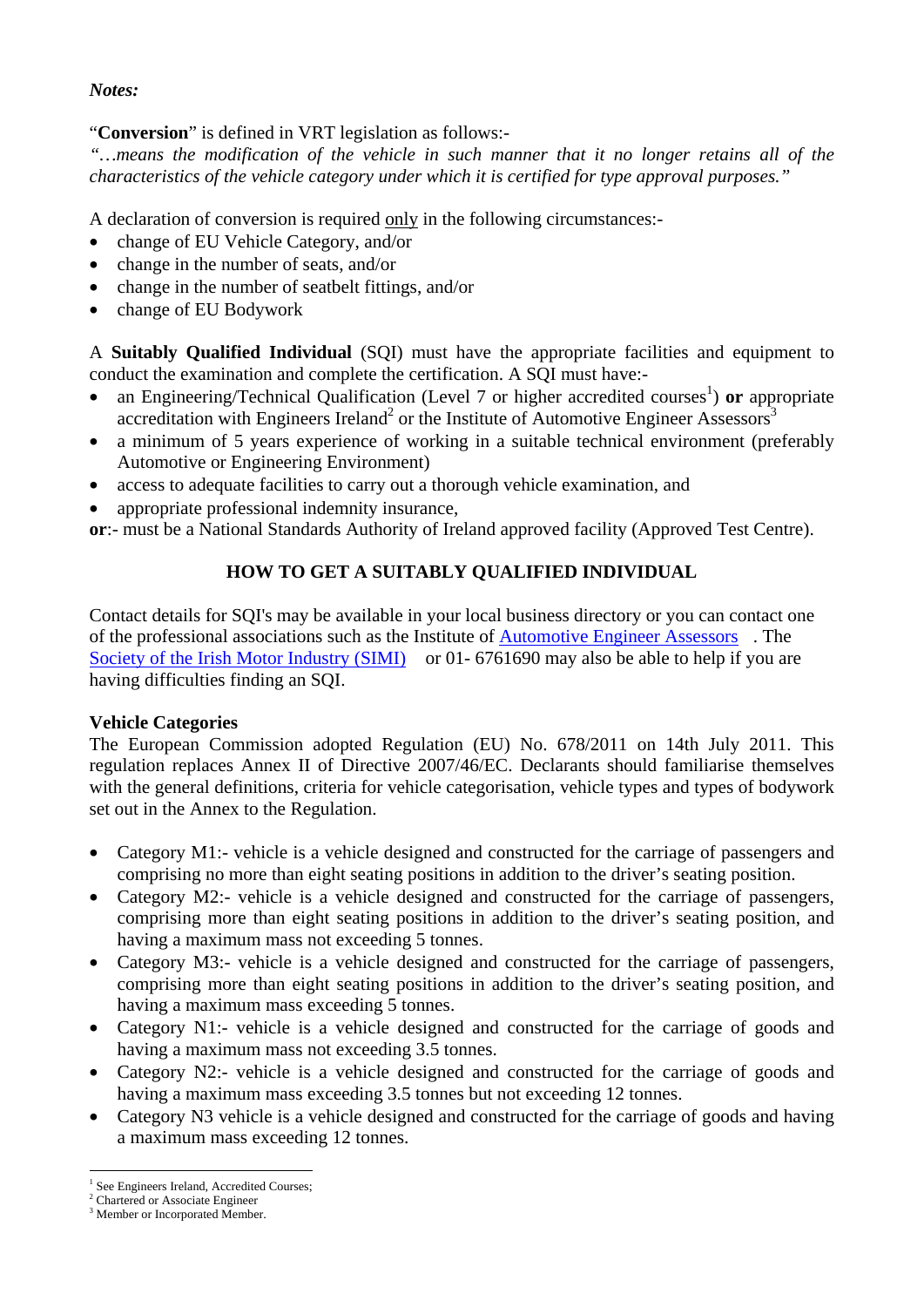#### **EU Bodyworks**

| Motor vehicles of category        | AA        | Saloon                  | AD        | Coupé                    |  |  |  |
|-----------------------------------|-----------|-------------------------|-----------|--------------------------|--|--|--|
| $M1$                              | AB        | <b>Hatchback Saloon</b> | AE        | Convertible              |  |  |  |
|                                   | AC        | Station wagon           | AF        | Multi-purpose vehicle    |  |  |  |
|                                   |           |                         |           |                          |  |  |  |
| Motor vehicles of category        | <b>CA</b> | Single deck             | CE        | Low-floor single deck    |  |  |  |
| M <sub>2</sub> and M <sub>3</sub> | CB        | Double deck             | <b>CF</b> | Low-floor double deck    |  |  |  |
|                                   | CC        | Articulated single      | CG        | Articulated<br>low-floor |  |  |  |
|                                   |           | deck                    |           | single deck              |  |  |  |
|                                   | CD        | Articulated             | CH.       | low-floor<br>Articulated |  |  |  |
|                                   |           | double deck             |           | double deck              |  |  |  |
|                                   |           |                         |           |                          |  |  |  |
| Motor vehicles of category        | BA        | Lorry                   | <b>BB</b> | Van Lorry                |  |  |  |
| N                                 |           |                         |           |                          |  |  |  |

To be deemed a motor caravan for vehicle registration purposes, a vehicle must be a special purpose EU Category M1, M2 or M3 vehicle with a bodytype SA and must be constructed to include living accommodation which contains at least the following equipment: (1) seats and table, (2) sleeping accommodation which may be converted from the seats, (3) cooking facilities, and (4) storage facilities. It should be noted that this equipment must (with the exception of the table which may be designed to easily removable) be rigidly fixed to the living compartment.

# **Supporting Documents which must accompany declarations**

**CONVERTED UNREGISTERED OR FOREIGN-REGISTERED VEHICLE**: - Please see http://www.ncts.ie/vrt.html for documents which must be brought to the NCTS when presenting a vehicle for registration. In addition, the total cost of conversion in Euros including VAT must be supported with a list of invoices/receipts showing dates and amounts. In the case of a Motor Caravan, on the day of presenting to NCTS, please email photos showing the full interior and exterior condition of the vehicle to **cvoffice@revenue.ie** quoting the make, model, VIN, and foreign registration number. Images should be resized to c. 500kb to facilitate emailing.

#### **CONVERSION OF A REGISTERED VEHICLE, i.e. one with an Irish registration number:**

The declarations should be posted together with:-

- the Vehicle Registration Certificate, and
- invoice(s) showing the costs of conversion, and
- in the case of a Motor Caravan, photographs showing the full interior and exterior condition of the vehicle. (If emailing images to cvoffice@revenue.ie, please resize to c. 500kb to facilitate emailing).